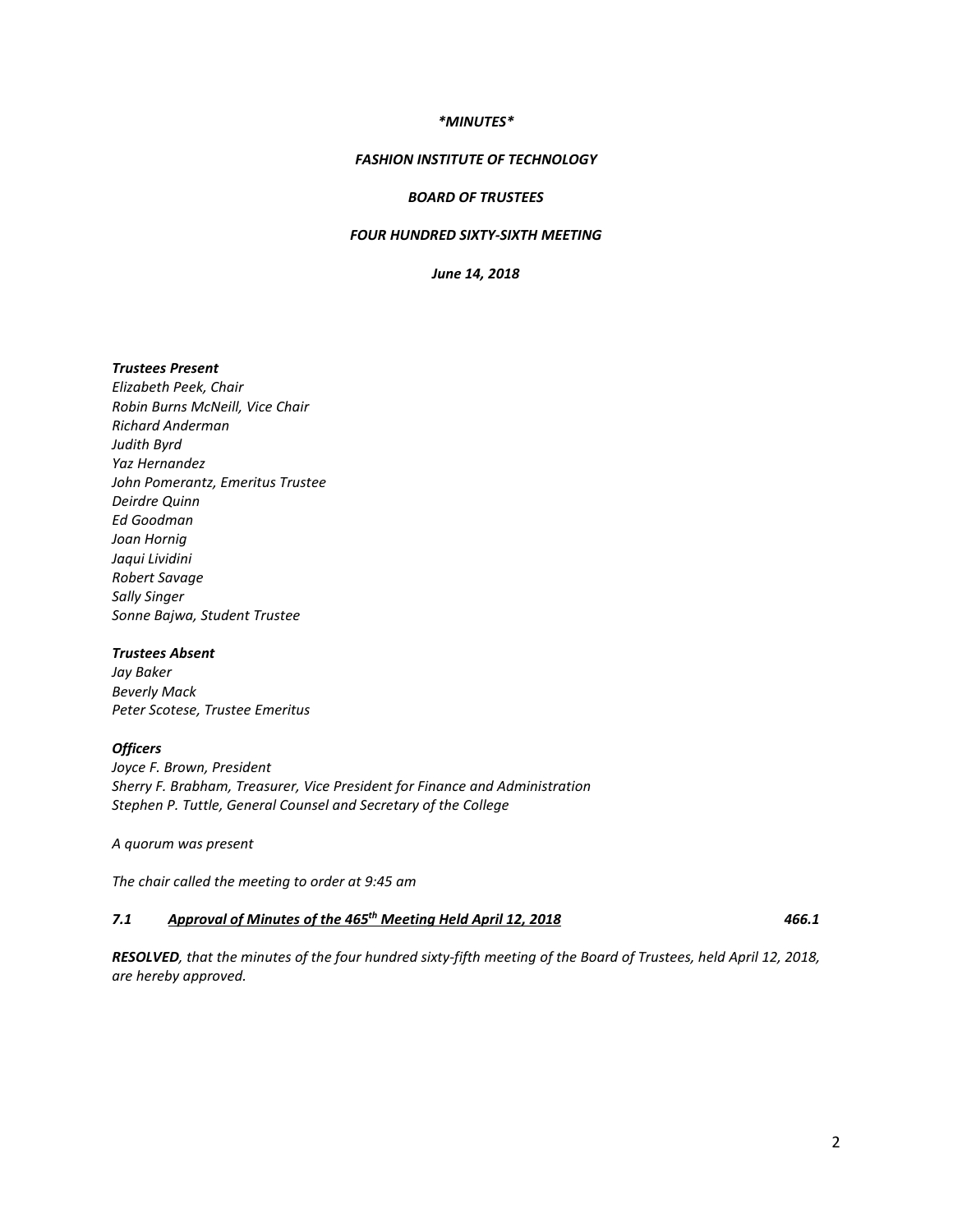# *7.2 Certificates of Permanent Tenure 466.2*

*RESOLVED, that Certificates of Permanent Tenure be issued to:* 

| <b>Stacey Cirino</b>                  | Nisha Tarrant               |  |
|---------------------------------------|-----------------------------|--|
| <b>Student Account Representative</b> | Student Services Rep II     |  |
| Office of the Bursar                  | <b>Admissions</b>           |  |
| Tenure date: January 26, 2018         | Tenure date: June 1, 2018   |  |
| Vernon Goodman-Keating                | Marjorie Silverman          |  |
| Recruitment and Event Manager         | Associate Professor         |  |
| <b>Admissions</b>                     | <b>Internship Studies</b>   |  |
| Tenure date: May 11, 2018             | Tenure date: March 16, 2018 |  |

## *7.3 Tuition and Student Fees for Fiscal Year 2018-2019 466.3*

*RESOLVED, that, for the academic year 2018-2019, the following schedule of tuition and fees be implemented:*

*Tuition*

## *Full-time - semester cost (Fall and Spring semesters)*

|                                            |                              | <b>Resident</b> | <b>Non-resident</b> |  |
|--------------------------------------------|------------------------------|-----------------|---------------------|--|
| Lower division                             |                              | \$2,445         | \$7,335             |  |
| <b>Upper division</b>                      |                              | \$3,435\$       | \$10,396            |  |
| Graduate division                          |                              | 5,771           | \$11,793            |  |
| Part-time - per credit                     |                              |                 |                     |  |
| Lower division                             |                              | \$204           | \$611               |  |
| <b>Upper division</b>                      |                              | \$286           | \$866               |  |
| Graduate division                          |                              | \$481           | \$983               |  |
| Student Fees                               |                              |                 |                     |  |
| <b>Application to Graduate Division</b>    | \$100                        |                 |                     |  |
| Duplicate Diploma                          | \$10                         |                 |                     |  |
| <b>Graduate Studies Matriculation Fee:</b> |                              |                 |                     |  |
| Resident                                   | \$250<br>per semester        |                 |                     |  |
| Non-resident                               | \$500<br>per semester        |                 |                     |  |
| <b>Health Insurance</b>                    | \$986.00<br>per semester     |                 |                     |  |
| <b>Health Services</b>                     |                              |                 |                     |  |
| <b>Full-Time</b>                           | \$161.50<br>per semester     |                 |                     |  |
| Part-Time                                  | \$13.46                      | per credit      |                     |  |
| I.D. Card Replacement                      | \$25                         |                 | per occurrence      |  |
| Laboratory                                 | \$10                         |                 | per course          |  |
| Late Payment                               | 1.5%<br>per month on balance |                 |                     |  |
| Late Registration                          |                              |                 |                     |  |
| Full-Time                                  | \$100                        |                 | per occurrence      |  |
| Part-Time                                  | \$50                         | per occurrence  |                     |  |
| Locker Rental                              | \$10<br>per semester         |                 |                     |  |